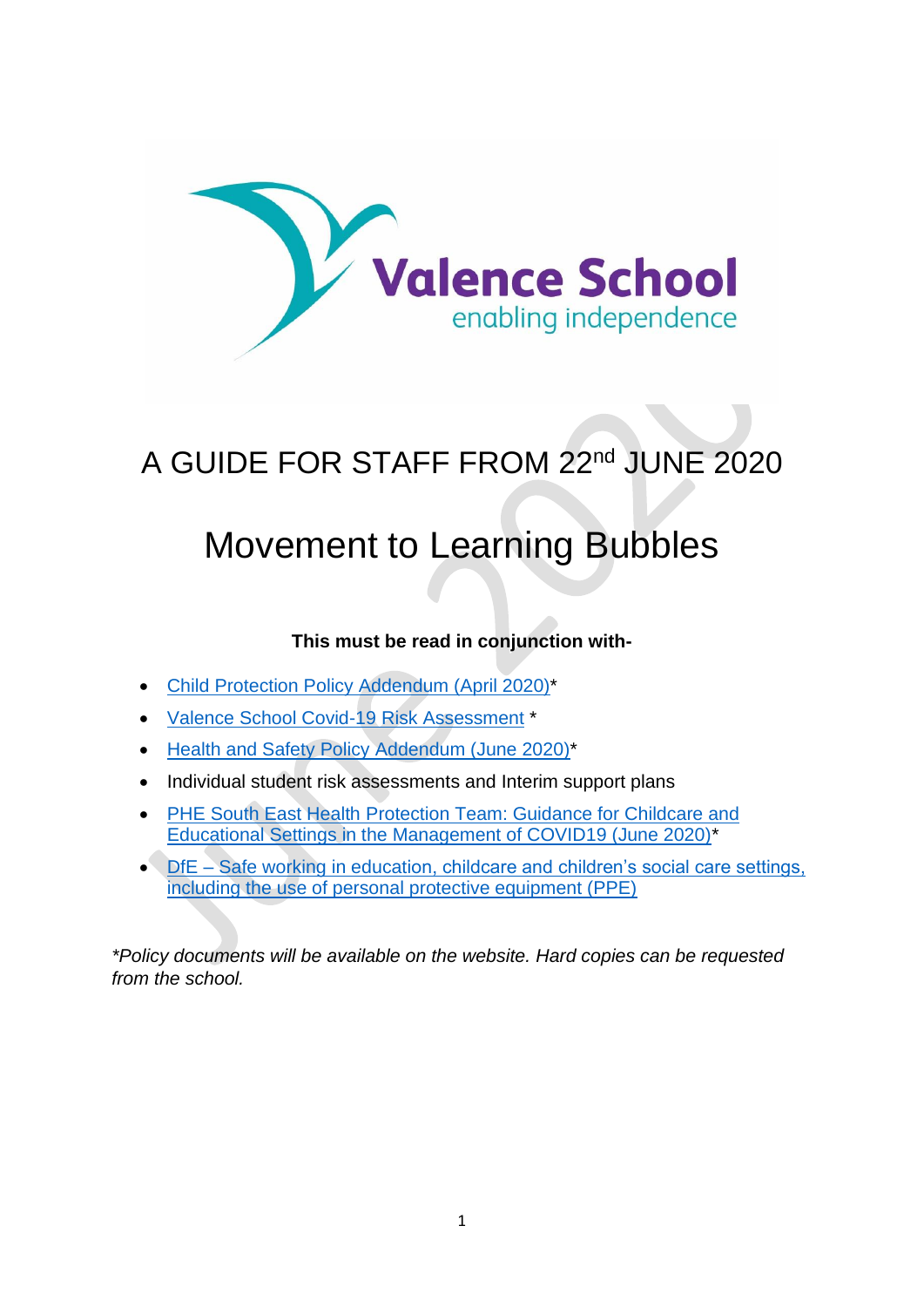#### **Special Requirements During COVID-19**

1. Do not come to work unless you are completely well. Contact the Senior on Call if you are uncertain as to whether you should attend. If you have coronavirus symptoms: high temperature, new persistent cough or and loss of taste/smell, you are advised to access a test as soon as possible and to promptly notify the senior on call so the school can alert families or staff if required. You will not be expected to return to school until test results are known and are asked to notify the senior on call of the results as soon as they are known. Staff can apply for a test via the website or ask the school or your GP to arrange for one on your behalf.

[https://www.nhs.uk/conditions/coronavirus-covid-19/testing-for](https://www.nhs.uk/conditions/coronavirus-covid-19/testing-for-coronavirus/ask-for-a-test-to-check-if-you-have-coronavirus/)[coronavirus/ask-for-a-test-to-check-if-you-have-coronavirus/](https://www.nhs.uk/conditions/coronavirus-covid-19/testing-for-coronavirus/ask-for-a-test-to-check-if-you-have-coronavirus/)

Staff are also advised to book a test if anyone in your household displays possible symptoms and to adhere to any advice provided by NHS Track and Trace. Please notify Senior on Call if you have been contacted by NHS Track and Trace and have been requested to self-isolate or seek a test.

- 2. On arrival, please go directly to your place of work, avoiding Reception and all other buildings if possible. Avoid contact with any other staff unless they are assigned to your bubble. Maintain a 2-metre distance if contact cannot be avoided.
- 3. Please continue to clock in /out, taking care to maintain a 2-metre distance: Bungalows staff by wooded gate outside PLC, Primary staff outside primary main doorway. Class staff over in stable block.
- 4. Please telephone Reception to confirm student and staff arrival and departure.
- 5. Hand Sanitisation stations are located at every main entrance. Please use these whenever you pass one and wash your hands thoroughly, for at least 20 seconds, on arrival. Please repeat this frequently throughout the day.
- 6. Use the 'catch it, bin it, kill it' approach for all coughs and sneezes.
- 7. Avoid touching your mouth, nose and eyes.
- 8. Clean frequently touched surfaces often using the disinfectant wipes provided and dispose of them after use.
- 9. For teachers and support staff, think about ways to modify your approach to keep a distance from students in your learning bubble as much as possible, particularly close face to face support (noting that it's understood that this is not possible at all times, which is why hygiene and hand cleaning is so important).
- 10.If you need to access Reception, maintain a 2-metre distance and if necessary wait for individuals to vacate the area.
- 11.Help your bubble to follow the rules on hand cleaning, not touching their faces, 'catch it, bin it, kill it' etc. including by updating classroom displays with posters/displays from the students.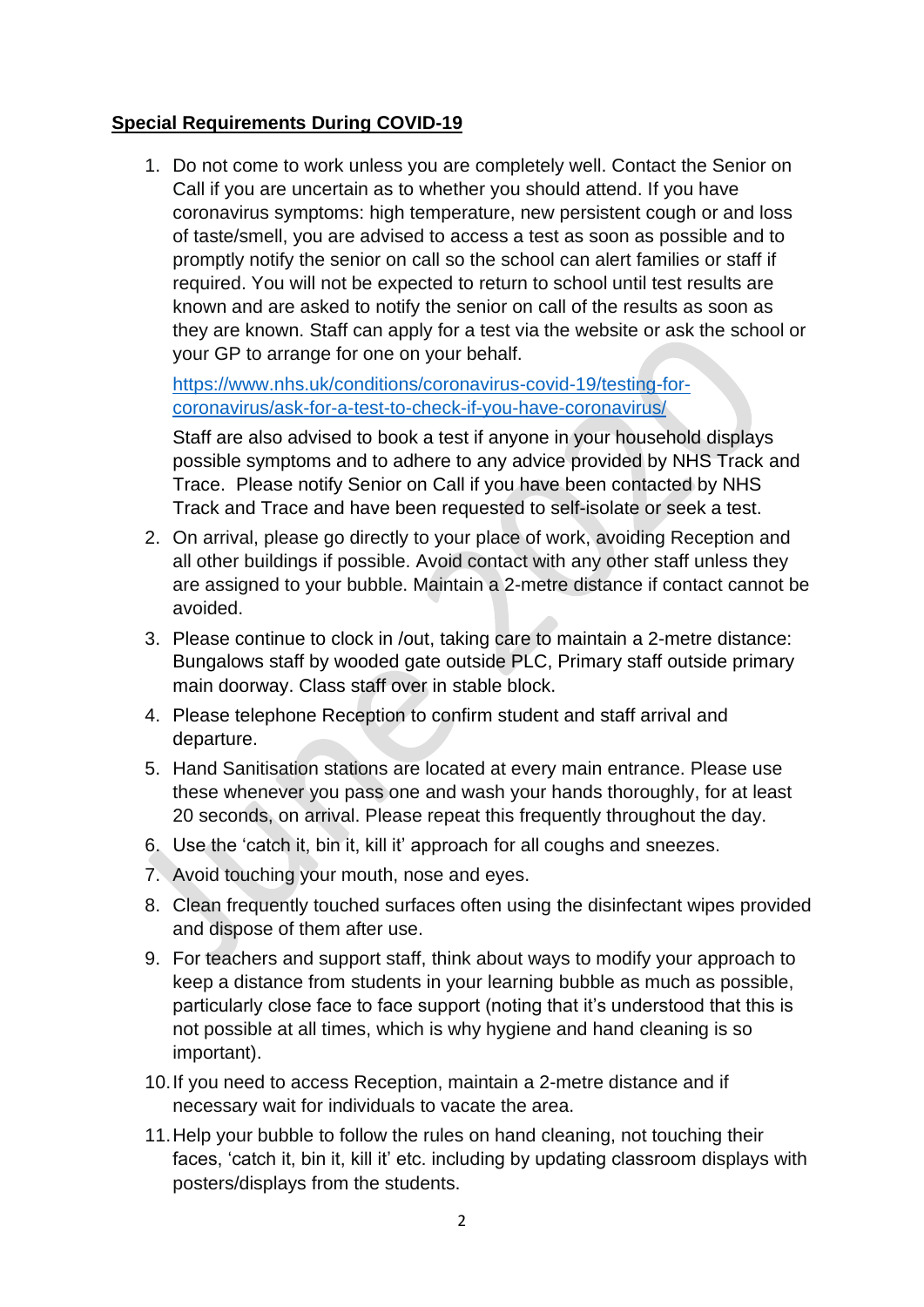- 12.Support the students with handwashing procedures at regular intervals; on arrival, before and after meals, drinks or snacks, and prior to leaving at the end of the day.
- 13.Prevent your bubble from sharing equipment and resources (like stationery).
- 14.Do not send any books or equipment home with students unless they are deemed essential.
- 15.Keep your classroom door and windows open if possible, to improve ventilation. Hand dryers, electric fans and air conditioning units should not be used as they can increase droplet dispersion.
- 16.Limit your contact with other staff members, and do not congregate in shared spaces. Avoid passing other staff or students in corridors and only one person should use the lift (unless accompanying a student) at any time.
- 17.Office staff should sit 2 metres apart or relocate to different office spaces and good ventilation created. Workstations wiped down before and after use. Meetings to take place virtually.
- 18.Make sure you have read the school's Child Protection Policy Addendum and continue to report any concerns to the DSL and record using My Concern.
- 19.Office staff are advised to bring in their own mug, cutlery etc for own use. Disposable cups and utensils will be available to classroom-based staff. Staff working in the bungalows can access HLA cutlery and equipment however please ensure all items are placed in the dishwasher, on a hot cycle, after use.
- 20.Wash your hands after sitting on any soft furniture.
- 21.Photocopiers and telephones should be sanitised after use using the wipes provided.
- 22.In terms of travel arrangements to and from work, please avoid car sharing with others unless they are in your designated bubble.

## **Staffroom and Workroom Guidance to Ensure Staff Safety**

- Please do not use any of the rooms that have been taped off and take note of notices on doors.
- Please only use the allocated computers for work preparation to ensure distancing.
- Please observe the 2 metre distance rules for hot water dispensers and photocopiers around the school.
- Use own utensils or disposable items where possible. If school crockery and cutlery is used please ensure it is placed in the dishwasher/washed immediately after use.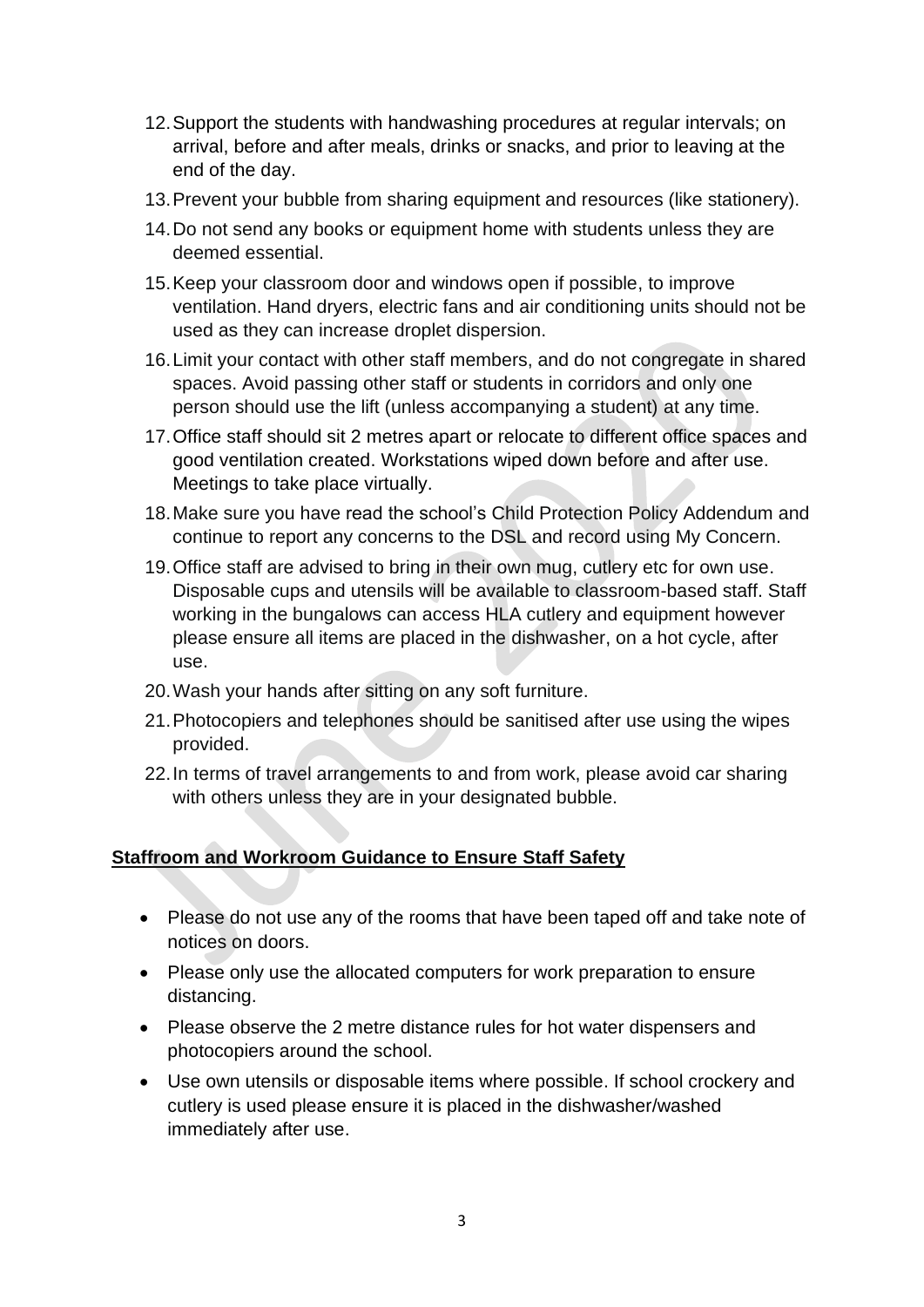- Please ensure the hot water dispenser, photocopiers, keyboard, telephones and walkie talkies are wiped down after each use with the wipes/disinfectant provided.
- Please take breaks either in your bubble area or in the allocated outside area if weather permits.
- For staff based in the main building, only the staff kitchen is available. The seating area of the staff room is out of use and avoid congregating in any other room.
- Please sanitise your work area at the end of the day.

### **Staff Wellbeing**

If you are feeling anxious about returning to school in these uncertain times, please speak to a member of the Senior Leadership Team and remember there is access to counselling services, in addition to the support below:

### **Support charity [Educationsupport.org.uk/helpline](https://www.educationsupport.org.uk/coronavirus-support) with free confidential help 24/7 or call 08000 562561**

#### **Hays Education wellbeing modules**

#### **Further support on the [Staff Links](https://valence.kent.sch.uk/page/?title=Staff+Links&pid=86) page and Kent Rewards hub**.

Please be vigilant of one another and share any concerns you may have about a colleague with leaders.

## **Movement to Learning Bubbles - Monday 22nd June**

In line with all guidance, the school has remained open for the children of keyworker children as well as those identified as highly vulnerable. In addition, the school has started to provide support to children of parents who have requested that their child returns to school. During this time, any increase in student numbers has been gradual and evaluated against several factors, including risk assessments of students and staffing availability. On 1 June 2020, the school remained open only for those who have attended in term five and additional areas of the school identified for use during the school day. All parents were surveyed during term 5 and phone calls home made at the start of term 6 in order to expand the provision on Monday 22 June 2020.

Students will be within small bubbles spread over the school site including specified classrooms and bungalows. Please familiarise yourself with which other areas are in use during the day and avoid these areas if possible.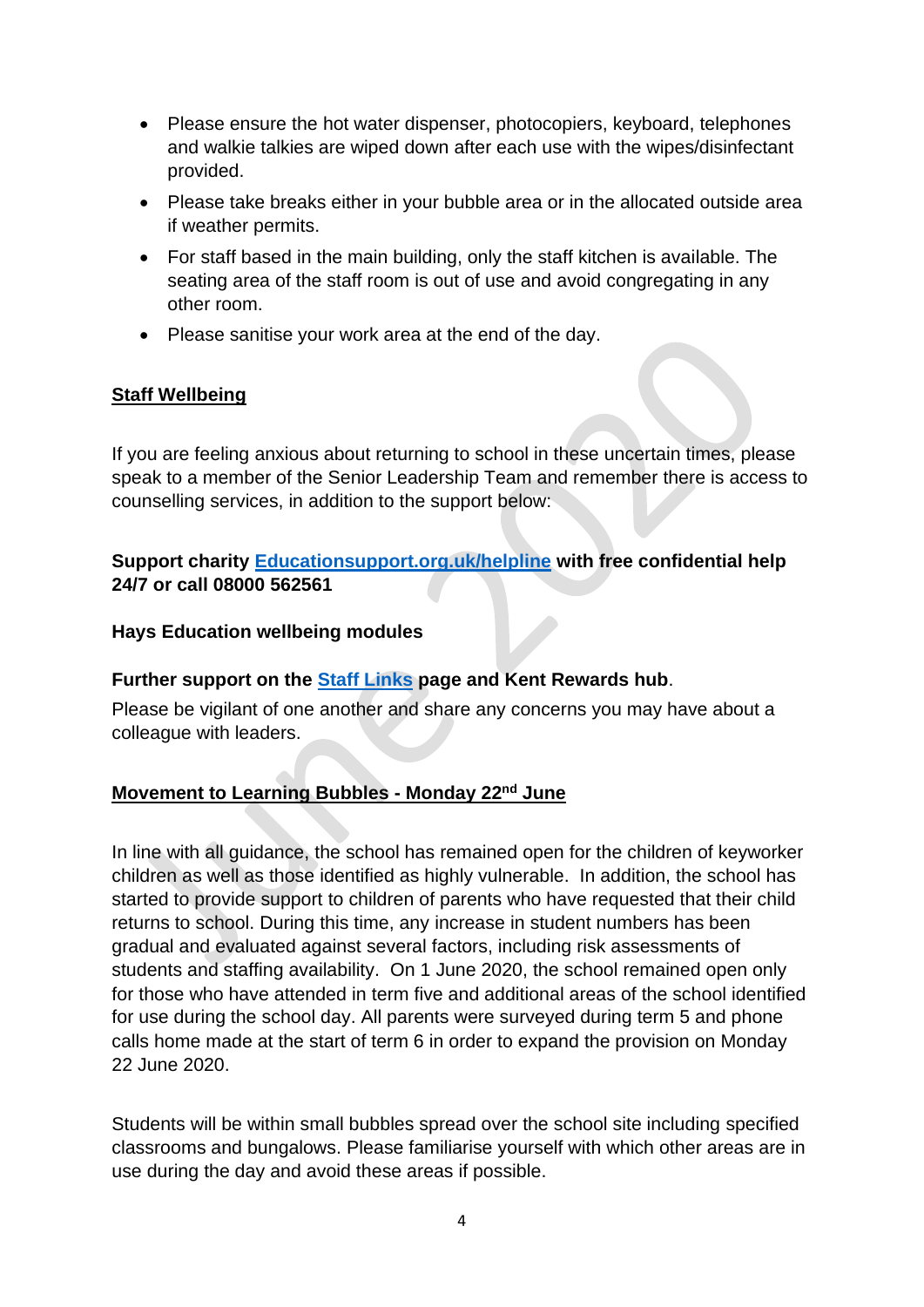Each bubble will have a maximum of 2/3 Students and an appropriate team of staff to support them, matching the needs of the students with the skills of the staff within each team. Each bubble will have their own allocated care suite. Social distancing within the classroom, during transition and on the playground may not always be possible because of the needs of the Students, but should be encouraged at all times.

Outdoor areas have been allocated. If you wish to access a different area (e.g., Woodland Walk) please contact the LSS in advance who will advise/co-ordinate access.

#### **Personal Protective Equipment (PPE)**

The school will continue to stock a range of PPE equipment for staff to use in accordance with the latest guidance

[\(https://www.gov.uk/government/publications/wuhan-novel-coronavirus-infection](https://www.gov.uk/government/publications/wuhan-novel-coronavirus-infection-prevention-and-control/covid-19-personal-protective-equipment-ppe)[prevention-and-control/covid-19-personal-protective-equipment-ppe\)](https://www.gov.uk/government/publications/wuhan-novel-coronavirus-infection-prevention-and-control/covid-19-personal-protective-equipment-ppe)

Staff are not obliged to wear PPE, even when social distancing cannot be maintained. Additional PPE Packs are however provided for staff assisting with eating and drinking needs (however staff are not obliged to use this).

If face masks are required, staff should only use the items provided. Home-made face masks are not permitted within the school.

PPE is only required for any personal care routines (gloves and apron) or if supporting a child or staff member who appears symptomatic or unwell. If symptoms are displayed, please request an Isolation pack from the nursing team. The pack will contain additional PPE equipment (disposable gown, fluid resistant masks, gloves and face shields / eye protection) for staff if they need to continue to support the student in close proximity (less than 2m).

Nursing staff, therapists or visiting professionals, will be expected to wear PPE if they need access to a bubble (e.g., therapy or nursing assessment). Any such assessment should be conducted in a separate room to the remaining staff and students in the bubble. Parental consent from each family is required prior to the assessment where possible.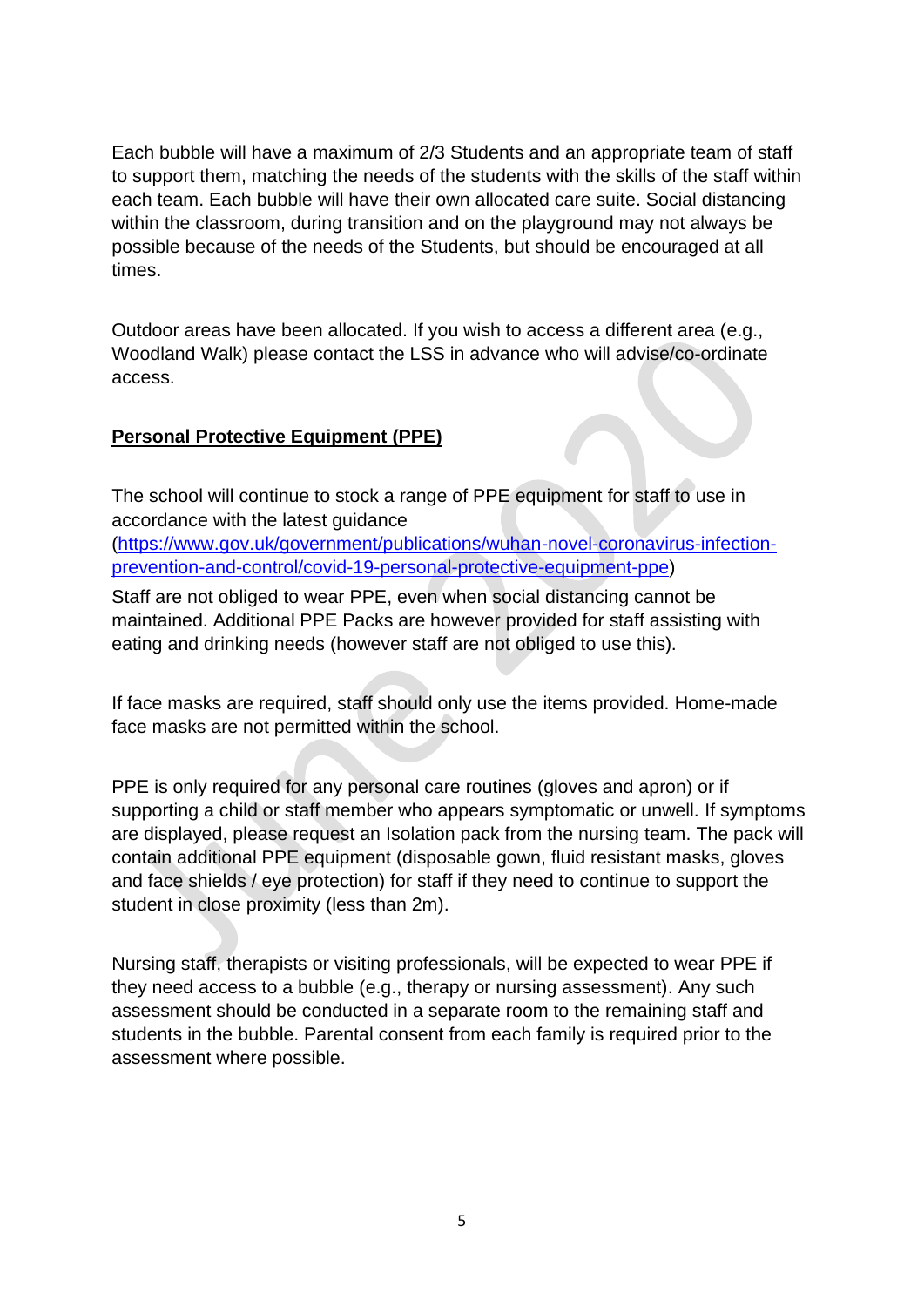### **Working at Valence during this time**

#### *Subject to change depending on student numbers:*

Rotas will be produced and circulated to indicate who will be in school on which day and what times. This also includes staff teams. Neither staff nor students will move between bubbles.

Please ensure all Students' belongings go home each day. No toys or stationery items are to be brought into school by Students unless essential for their special educational need. Where possible, these items should be wiped with sanitiser.

### **Resources**

- Wear disposable gloves (a separate pair for each student)/use hand sanitiser before and after handling each Students' contact book/book bag to reduce transmission.
- Remove: malleable, natural objects, play dough, sand, water. Play dough can be used from individual pots if closely supervised. Water with antibacterial washing up liquid can be used in individual trays under close supervision.
- Books to be stored in sets and remain in each bubble. Where possible, books should be wiped after use with a sanitiser.
- All resources must be washable.
- Every child to have a tray/allocated desk area which contains their own resources (pens, pencils, whiteboard, whiteboard pen, glue, scissors etc.). These resources are to be kept in a named wallet/tray/bag.
- Do not use tea/sets, pretend food etc. as this may encourage children to put things in their mouths.
- Please do not use bubbles that have to be manually blown. (applicable to all year groups)
- Soft furnishings (blankets, cushions, cuddly toys etc.) must be removed. Please put these items in a black bin liner that is clearly labelled and place out of the room that is being used.
- Please only use the use the allocated outdoor space. Outdoor equipment can only be used if it is appropriately cleaned afterwards by the staff working with the students using it.

#### **Health and Wellbeing**

- Maintain the bubble by preventing any unnecessary contact before, after and during the school day.
- Handwashing should be carried out on entry to the class and before and after consuming food. Hand washing should occur at the minimum every 2 hours.
- Surfaces should be cleaned throughout the session with disinfectant wipes.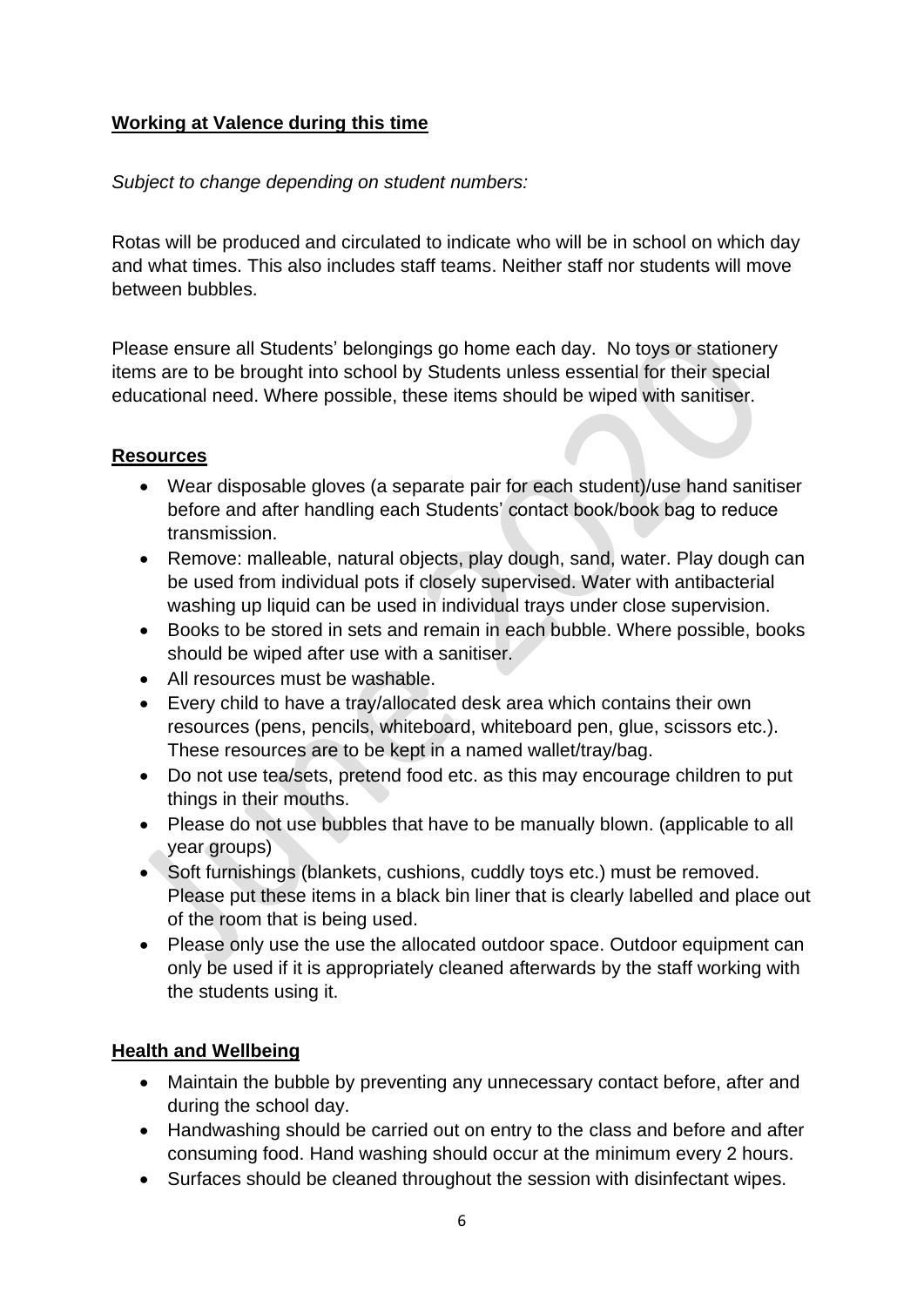- Intimate care: please follow normal procedures in the allocated care suite only. Use disinfect wipes to clean surfaces after use.
- If staff toilets are shared between bubble teams (Primary Classes), please follow the specific guidance regarding signage and use.

#### **Bubble expectations**

- Students and staff will use hand sanitiser on entering the classroom.
- Staff should wipe the keyboards, mice and accessibility equipment such as switches at the start of the day and every session.
- All classrooms will have socially distant seating and Students must sit at the same desk and at the same computer where possible throughout the day. Desks and chairs must not be moved from their location and particularly not from the classroom.
- Windows should be left open during the lesson unless it disrupts the learning.
- Group activities and any close contact between individuals should be avoided even during physical exercise.
- Stationery and equipment should not be shared.
- Toys/equipment used during the day and surfaces used to wiped with antibacterial wipes by cleaning staff. Staff should make cleaners aware of any other requirement.
- Gloves, and appropriate cleaning equipment will be available in each bubble
- Students' belongings should go home with them at the end of each day.
- If you need any additional items collected or delivered to the bubble, please use the LSS Drop Box located within each environment. Wear gloves before sanitising the item and placing it into the box. Wear gloves before retrieving and sanitising any items.

#### **Marking**

• When marking books, staff can give verbal feedback or can wear disposable gloves or if they prefer use post it notes. Exercise books must not be taken off site.

## **Assemblies**

• There will be no assemblies until further notice.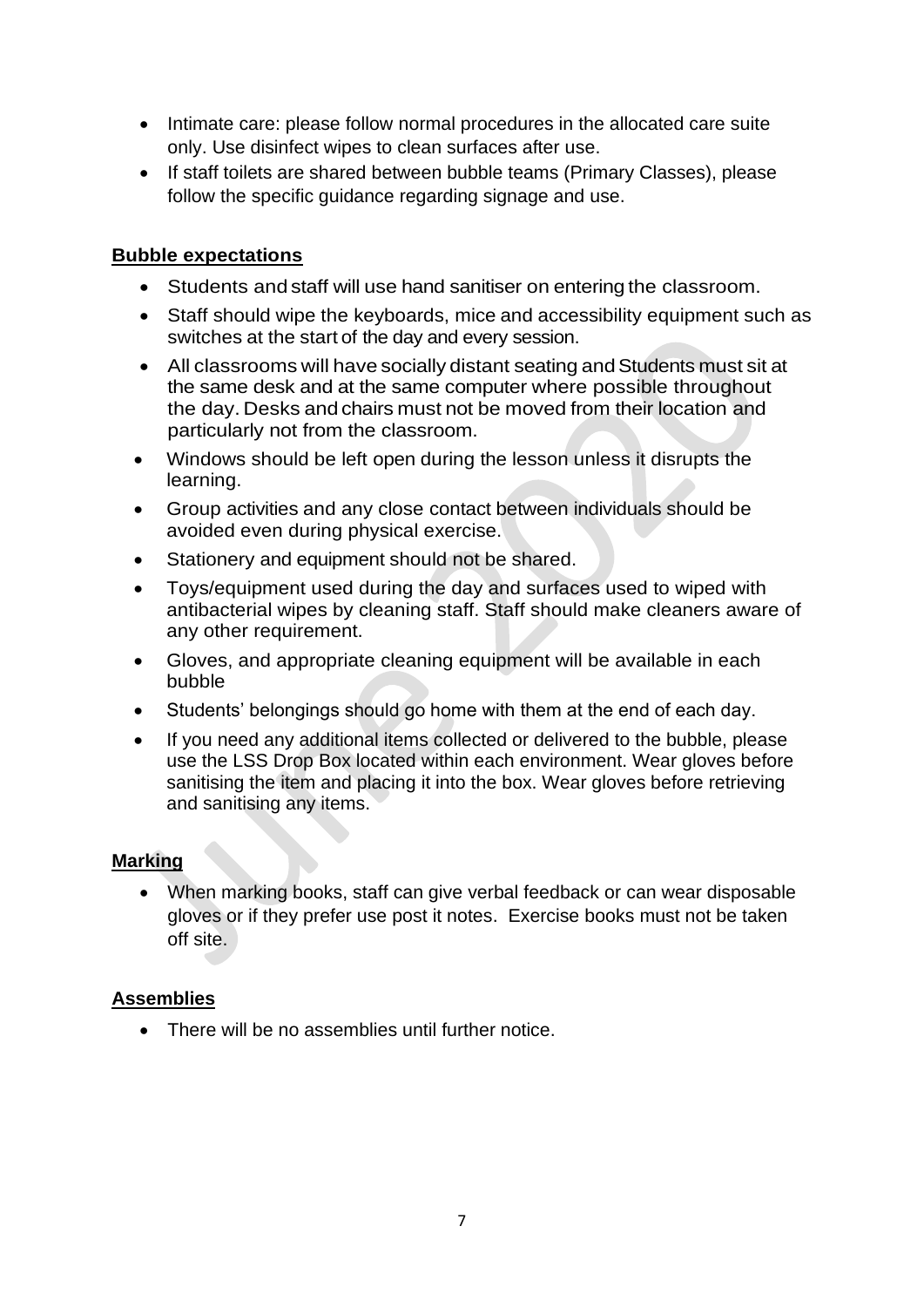#### **Movement around the school**

- All non-essential movement around school must be avoided.
- Students should always be accompanied whilst in the school grounds.

#### **Break Time and Lunch Time Arrangements**

- Meals and breaks will be taken by students and staff in situ.
- Each bubble team will need to agree and schedule appropriate snack and breaktimes into their student's timetable as each arrangement differs.
- For staff working in the Home Living areas, staff and students are expected to work together to plan, prepare and cook lunch. A suggested two weekly menu is provided, and staff are asked to collate and forward their shopping list to the LSS on a weekly basis.
- For classroom-based staff, lunch meals for both students and staff will be provided by the catering team. LSS will deliver your meals, along with any specialist equipment required, at 12noon.
- In terms of staff breaks, please use the facilities available in your bubble. Flasks of tea and coffee will be provided to classroom staff and water is available.
- Staff are welcome to bring in their own drinks or snacks.

## **What to do if students/staff appear unwell**

Staff are asked to remain vigilant for any signs of ill health. If a staff member or student feels unwell, their temperature should be taken using a non-contact thermometer.

If a student displays any signs or symptoms of the virus, such as having a cough, fever, or has a loss of, or change in, their normal sense of taste of smell (anosmia), parents should be immediately contacted and asked to collect their child. The student and staff team should remain in their bubble area however utilise any adjacent rooms to separate the individual from the rest of the group and continue to isolate themselves from others. Senior / DSL on Call to be notified.

For staff supporting the student, if a 2-metre distance cannot be maintained, additional PPE should be worn. Please contact the LSS or nursing team to request an Isolation Pack which will contain the necessary PPE equipment. This includes a disposable gown, fluid resistant face mask, gloves and a face shield/eye protection. These items should be disposed of into clinical waste after use.